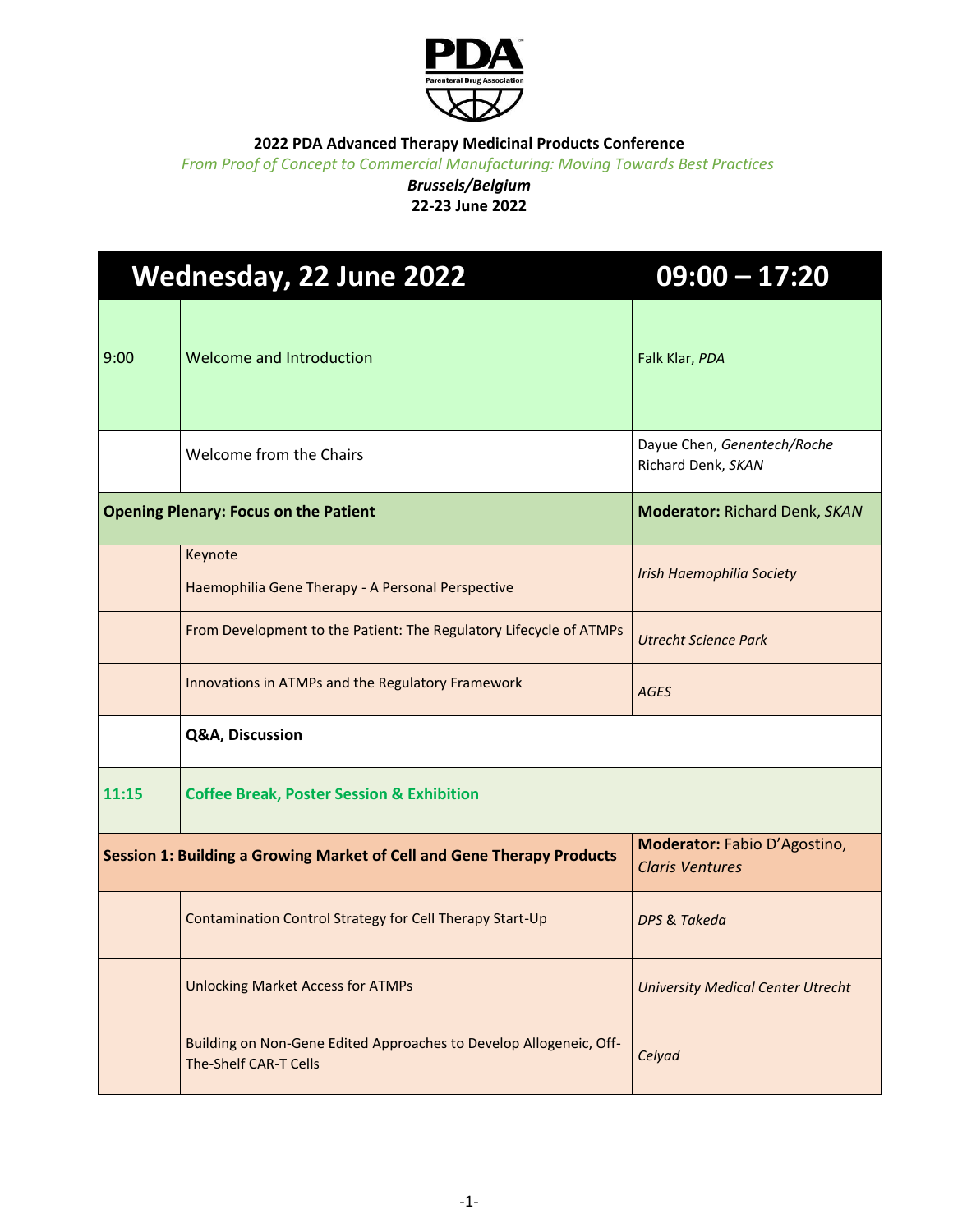

*From Proof of Concept to Commercial Manufacturing: Moving Towards Best Practices*

### *Brussels/Belgium* **22-23 June 2022**

|                                                | Q&A, Discussion                                                                                                                                                 |                                                                       |  |
|------------------------------------------------|-----------------------------------------------------------------------------------------------------------------------------------------------------------------|-----------------------------------------------------------------------|--|
| 13:15                                          | <b>Lunch Break, Poster Session &amp; Exhibition</b>                                                                                                             |                                                                       |  |
| <b>Session 2: ATMP Manufacturing</b>           |                                                                                                                                                                 | <b>Moderator:</b> Christopher Bravery,<br><b>Advanced Biologicals</b> |  |
|                                                | <b>Interactive Questionnaire</b>                                                                                                                                | Via Mentimeter                                                        |  |
|                                                | <b>Bio-Safety and GMP Manufacturing Requirements</b>                                                                                                            | <b>SKAN</b>                                                           |  |
|                                                | Overcoming Autologous Manufacturing by Adaptive Culturing.<br>Metabolic and Environmental Control-based Automation, Machine<br>Learning and IA with the Adva X3 | <b>Adva Biotechnology</b>                                             |  |
| 15:25                                          | <b>Coffee Break, Poster Session &amp; Exhibition</b>                                                                                                            |                                                                       |  |
| <b>Session 3: ATMP Manufacturing Continued</b> |                                                                                                                                                                 |                                                                       |  |
|                                                | Factors Holding Back Lights-out Manufacture of ATMPs                                                                                                            | <b>Takeda</b>                                                         |  |
|                                                | Regulatory Considerations for Decentralized Manufacture of ATMPs<br>at POCare                                                                                   | <b>Orgenesis</b>                                                      |  |
|                                                | Points to Consider for Microbial Control in ATMP Manufacturing - A<br><b>New PDA Guidance Document</b>                                                          | Genentech/Roche                                                       |  |
|                                                | Q&A, Discussion                                                                                                                                                 |                                                                       |  |
| 17:20                                          | <b>End of Conference Day 1 &amp; Networking Event</b>                                                                                                           |                                                                       |  |
|                                                | Thursday, 23 June 2022                                                                                                                                          | $09:00 - 17:00$                                                       |  |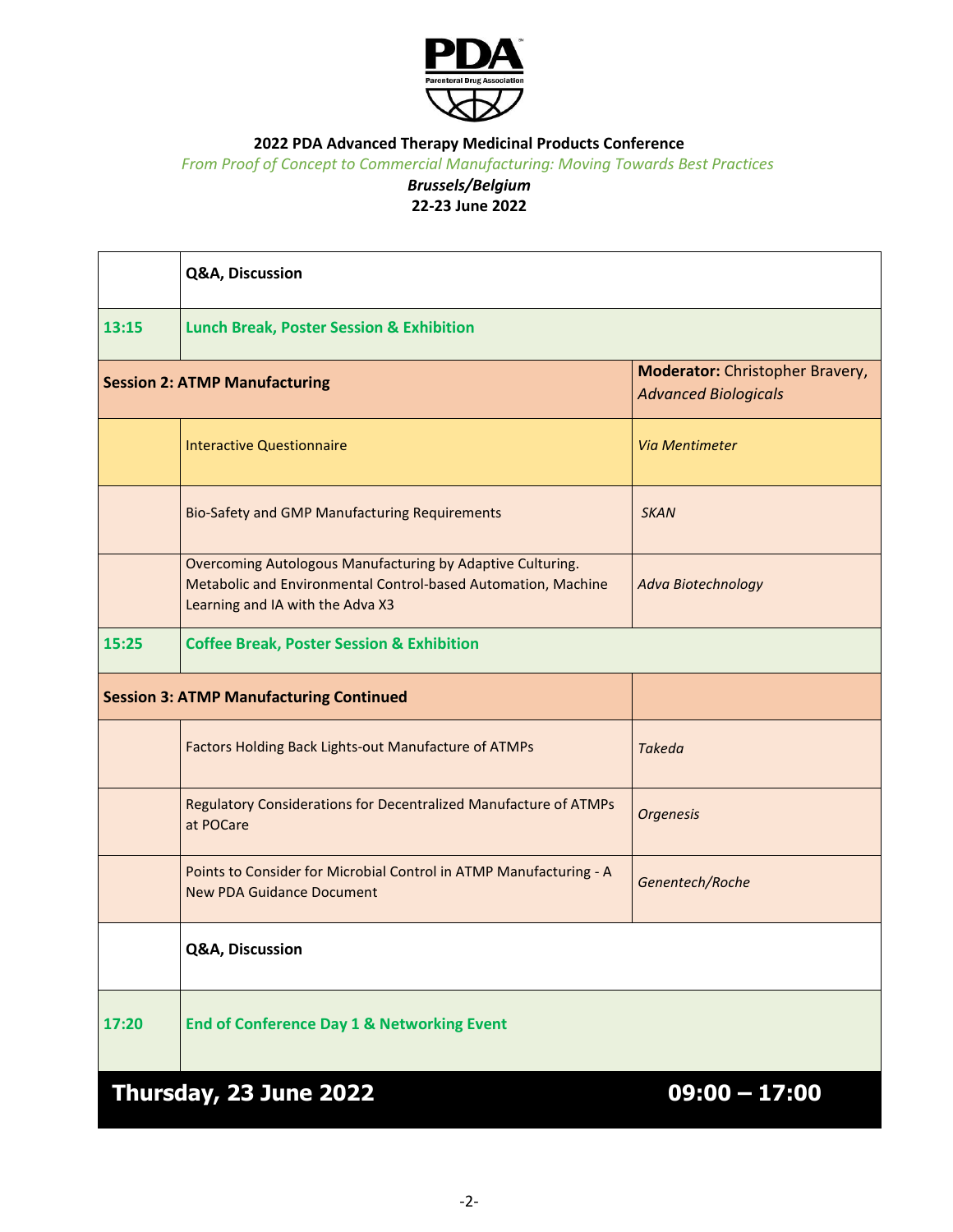

*From Proof of Concept to Commercial Manufacturing: Moving Towards Best Practices*

#### *Brussels/Belgium* **22-23 June 2022**

| Session 4: Solutions for Products in Hospital and Decentralized Scalable<br><b>Settings</b> |                                                                                                                   | Moderator: Renske ten Ham,<br><b>University Medical Center</b><br><b>Utrecht</b> |  |
|---------------------------------------------------------------------------------------------|-------------------------------------------------------------------------------------------------------------------|----------------------------------------------------------------------------------|--|
|                                                                                             | Development and Manufacturing of ATMPs at Academia                                                                | Leiden University Medical Center                                                 |  |
|                                                                                             | Routine Automated Manufacture of ATMPs in a Closed, Single<br>Platform                                            | Miltenyi                                                                         |  |
|                                                                                             | The GEN2 Cocoon® Platform with Integrated Magnetic Selection                                                      | LONZA                                                                            |  |
|                                                                                             | Q&A, Discussion                                                                                                   |                                                                                  |  |
| 10:30                                                                                       | <b>Coffee Break, Poster Session &amp; Exhibition</b>                                                              |                                                                                  |  |
| <b>Session 5: Emerging Technologies and Novel Applications</b>                              |                                                                                                                   | Moderator: Marco Fadda,<br>Comecer                                               |  |
|                                                                                             | Personalized Tissue Engineering that will Revolutionize Future<br>Medicine                                        | <b>VERIGRAFT</b>                                                                 |  |
|                                                                                             | Novel Concept for Isolators to Manufacture ATMPs and Biologics                                                    | <b>SKAN</b>                                                                      |  |
|                                                                                             | Q&A, Discussion                                                                                                   |                                                                                  |  |
| 12:30                                                                                       | <b>Lunch Break, Poster Session &amp; Exhibition</b>                                                               |                                                                                  |  |
| <b>Session 6: Control and Understanding of Critical Reagents</b>                            |                                                                                                                   | Moderator: Dayue Chen,<br>Genentech/Roche                                        |  |
|                                                                                             | Physicochemical and Functional Characterization of Differential<br><b>CRISPR-Cas9 Ribonucleoprotein Complexes</b> | Genentech/Roche                                                                  |  |
|                                                                                             | Improving Precision and Specificity of CRISPR Gene Editing with<br><b>RGEN-seq and RGEN-mod</b>                   | <b>Merck</b>                                                                     |  |